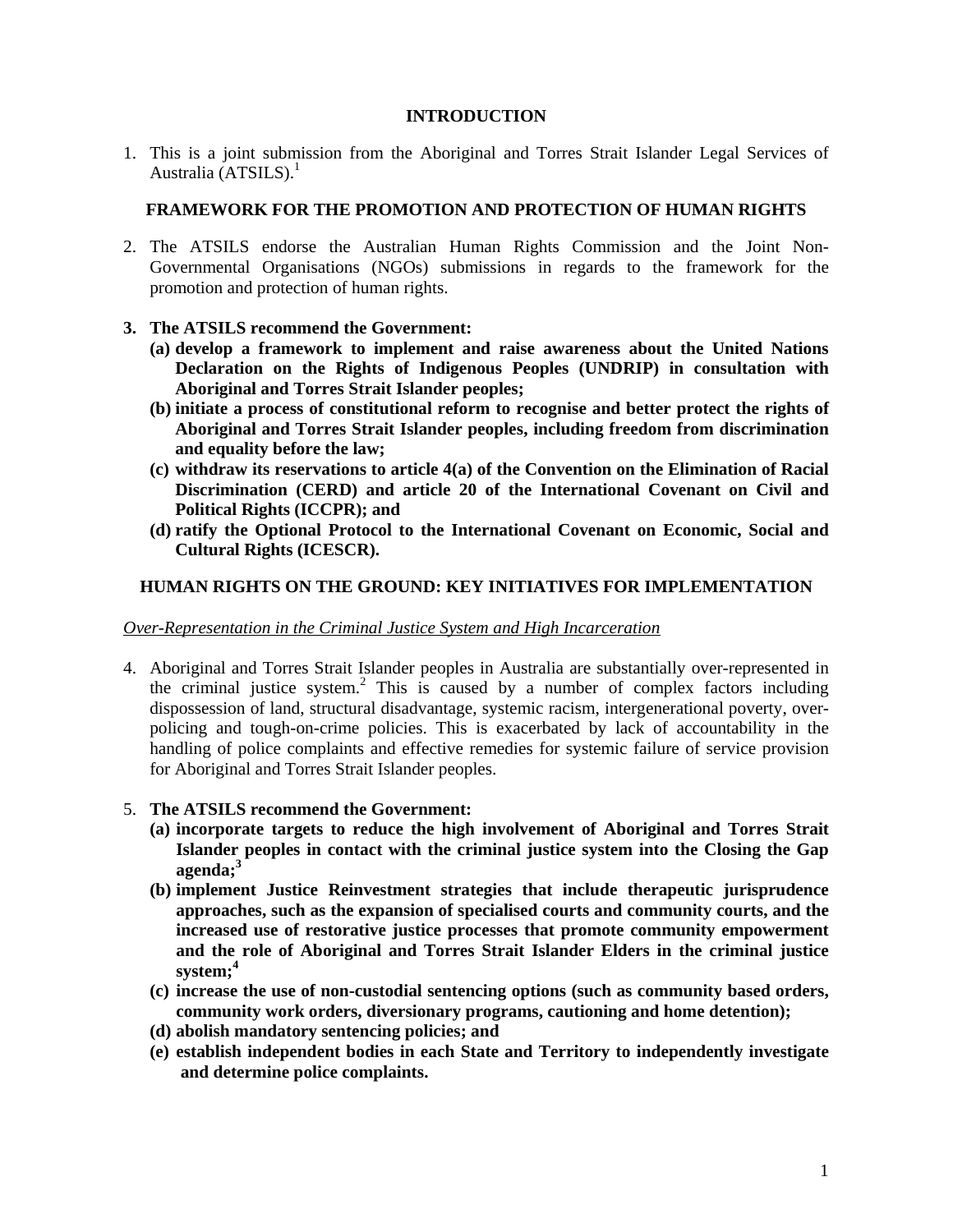## *State of Detention Centres*

6. Many Australian detention facilities, particularly in regional and remote areas, are dirty, overcrowded, lack air-conditioning, do not provide Aboriginal and Torres Strait Islander peoples in custody with access to culturally appropriate healing and/or rehabilitation programs, and place juveniles at risk of abuse by failing to always separate them from adults whilst in custody. Many detained persons receive inadequate medical and mental health care, which contributes to the ongoing incidence of deaths in custody.<sup>5</sup> Prisoner transportation is also concerning because of the geographical expanse of Australia and remoteness of many Aboriginal and Torres Strait Islander communities. Detained persons are transported over hundreds of kilometres, amidst high temperatures, in vehicles that are not appropriately airconditioned or monitored.<sup>6</sup> Only Western Australia (WA) has an Inspector of Custodial Services to provide an independent, expert and fair inspection service that gives up-to-date reports and advice about custodial facilities and services.

# **7. The ATSILS recommend the Government:**

- **(a) take steps to reduce the overall number of people in detention and address the disproportionate number of Aboriginal and Torres Strait Islander peoples in detention by implementing recommendations above at 5;**
- **(b) ensure adequate medical care and living conditions are guaranteed for all people in detention, including during transport of detained persons;**
- **(c) implement the Optional Protocol to the Convention Against Torture (OPCAT) into domestic law and establish National Preventative Mechanisms in consultation with the WA Office of the Inspector of Custodial Services;**
- **(d) withdraw its reservations to article 10(2) and (3) of the ICCPR, and article 37(c) of the Convention on the Rights of the Child (CRC);**
- **(e) reform death in custody investigations so they are carried out by an independent body; and**
- **(f) introduce legislation that requires governments to act on Coronial recommendations.**

### *Access to Justice*

- 8. The ATSILS are the preferred and sometimes only legal aid option for Aboriginal and Torres Strait Islander peoples, many of whom experience language and cultural barriers, low levels of numeracy and literacy and distrust of the justice system. Despite Aboriginal and Torres Strait Islander incarceration rates increasing at an alarming rate over the past decade and the subsequent increase in demand for the ATSILS services, the amount of real funding provided has been declining. A recent one off budgetary increase provided to the ATSILS was greatly welcomed but does not nearly go far enough. In addition to the level of funding, cycles of funding are also of concern as their restricted lengths (one to three years) prevents long term strategic planning and on-going program development.
- 9. Of particular concern is the increasing demand for the following ATSILS services:
	- civil services, especially in the area of tenancy advice given the enormous changes being made to Aboriginal and Torres Strait Islander housing;
	- social security law given the continuation and expansion of income management, which impacts disproportionately on Aboriginal and Torres Strait Islander peoples; and
	- representation to defendants of Domestic Violence Orders, which the ATSILS are not currently funded to provide except for in very limited circumstances.<sup>7</sup>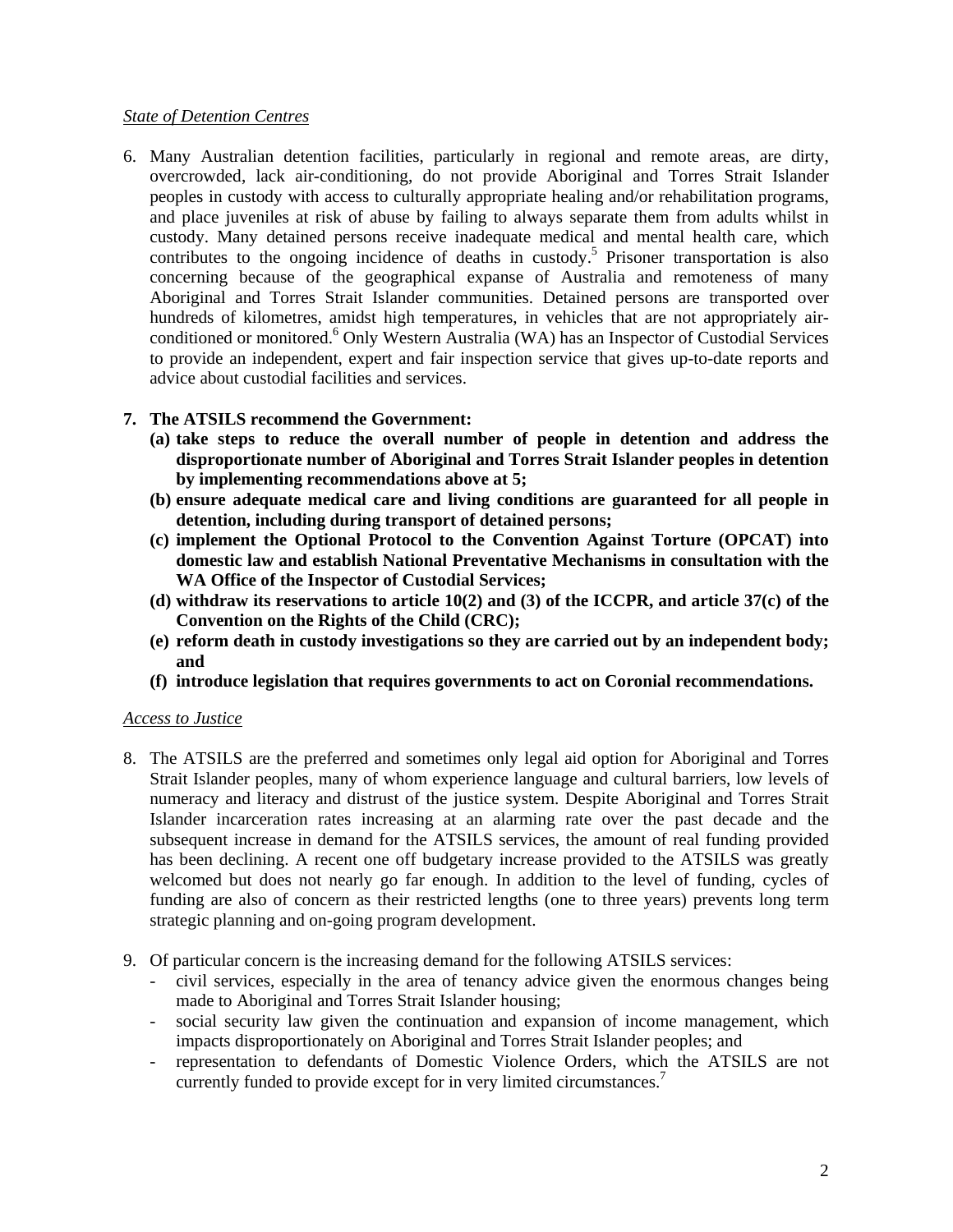- 10. Aboriginal and Torres Strait Islander women and children remain chronically disadvantaged in terms of their access to justice, especially in regards to situations of family violence. Family Violence Prevention Legal Services (FVPLS) are legal aid providers specialising in family violence. FVPLS most often exist in regional and remote areas and are not always funded to service urban areas where large proportions of Aboriginal and Torres Strait Islander peoples reside. The high incidence of family violence against Aboriginal and Torres Strait Islander women,<sup>8</sup> combined with the conflict of interest policies of the ATSILS,<sup>9</sup> means that often the FVPLS are the only culturally appropriate legal assistance option available to Aboriginal and Torres Strait Islander women.
- 11. The gross-underfunding of the ATSILS and the FVPLS, compared to mainstream legal aid service providers and departments of public prosecutions<sup>10</sup> discriminates against Aboriginal and Torres Strait Islander peoples and denies equal access to justice.

## 12. **The ATSILS recommend the Government:**

- **(a) ensure the funding of the ATSILS and FVPLS is proportionally increased to equal that of mainstream legal aid services and departments of public prosecutions;**
- **(b) provide the ATSILS and the FVPLS with long term funding agreements, rather than three year agreements;**
- **(c) implement initiatives, in consultation with Aboriginal and Torres Strait Islander communities, to reduce the high incidence of family violence; and**
- **(d) provide additional funding to the ATSILS and FVPLS so that they can increasingly conduct human rights law, research and advocacy work at the local, national and international level.**

#### *Interpreters*

13. Despite the right to an interpreter in criminal proceedings and in some civil proceedings being enshrined in numerous international human rights instruments to which Australia is a party,<sup>11</sup> Aboriginal and Torres Strait Islander peoples continue to be denied access to interpreter services.<sup>12</sup> This means that Aboriginal and Torres Strait Islander peoples can have great difficulty communicating with police, giving evidence, consulting with and giving instructions to their lawyer, and understanding court proceedings. As a result, Aboriginal and Torres Strait Islander peoples are often denied a fair trial.<sup>13</sup>

## **14. The ATSILS recommend the Government provide adequate resources for the establishment and ongoing delivery of a national Aboriginal and Torres Strait Islander interpreter service.**

### *Stolen Generations and Stolen Wages*

15. The forced removal of Aboriginal and Torres Strait Islander children from their families was official government policy from 1909 to 1969. Forced removal was highly traumatic for members of the Stolen Generations and their families. Once in care, high proportions were psychologically, physically and sexually abused. Consequently, depression, anxiety, post traumatic stress and suicide are commonplace. The impact of this trauma has also passed on to successive generations. When members of the Stolen Generations have their own children they have few past role models of parenting to draw on which can often result in a tragic cycle where their children are also removed by child protection agencies.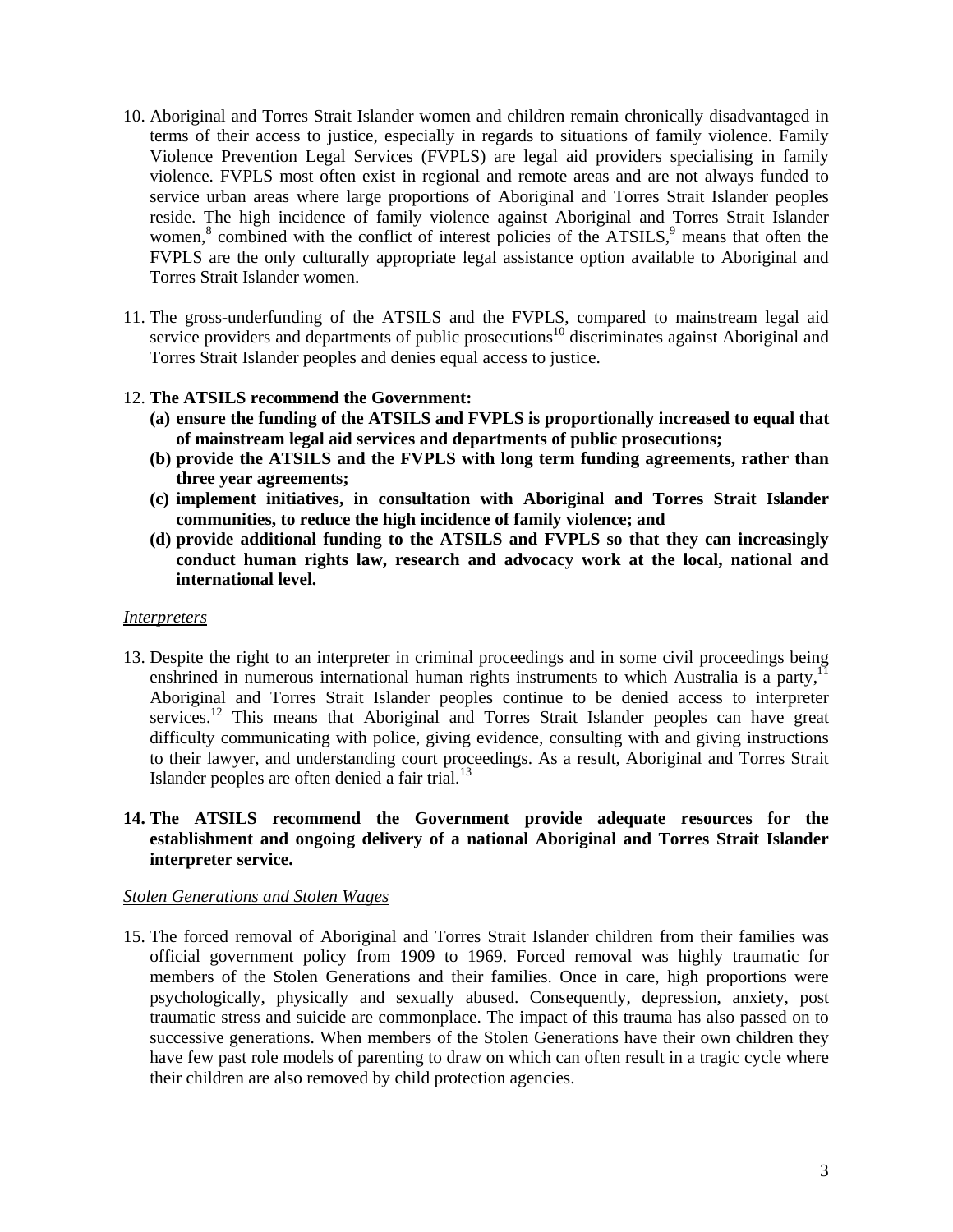- 16. From 1900 to the 1980s Australian State and Territory governments withheld wages and other payments from Aboriginal and Torres Strait Islander peoples under their care and protection. This has had economic, social, cultural, civil, political and historical implications for Aboriginal and Torres Strait Islander peoples and is directly related to the disadvantage and poverty experienced today. The Government has refused to compensate the Stolen Generations and their families and failed to establish a national scheme for the repayment of Stolen Wages.<sup>14</sup>
- 17. **The ATSILS recommend the Government immediately implement:**
	- **(a) a national compensation scheme for members of the Stolen Generations and, where they are deceased, their descendants; and**
	- **(b) a national scheme for the return of all Stolen Wages to living victims and, where they are deceased, their descendants.**

#### *Racial Discrimination and Vilification*

- 18. Aboriginal and Torres Strait Islander peoples historically, and in present day, suffer from direct and indirect systemic racial discrimination and vilification at high levels. A new emerging issue has been an increase in racial discrimination and vilification of Aboriginal and Torres Strait Islander peoples in the media and online.
- 19. The Northern Territory Emergency Response (NTER) was introduced to address reported child abuse in the Northern Territory (NT), yet actively discriminates against Aboriginal and Torres Strait Islander peoples and involves the suspension of the *Racial Discrimination Act 1975*  (Cth).15 The discriminatory nature of the NTER was recognised by the Special Rapporteur on the situation of human rights and fundamental freedoms of indigenous people.16 The NTER vilifies and stigmatises Aboriginal and Torres Strait Islander peoples as being incapable of managing their money and looking after their families. Despite recent amendments to widen the application of compulsory welfare quarantining to non-Aboriginal and Torres Strait Islander communities in the NT, the NTER still disproportionately affects Aboriginal and Torres Strait Islander peoples due to the high population of Aboriginal peoples in the NT and high incidence of welfare dependence. The discrimination evident in the NTER forms part of a wider framework of systemic racism against Aboriginal and Torres Strait Islander peoples.
- 20. **The ATSILS recommend the Government:**
	- **(a) abolish compulsory welfare quarantining, or where quarantining continues, that it be available on a voluntary basis, or employed only as a measure of last resort, applied on an evidence-based, case-by-case basis, that maintains full recourse to administrative and judicial review;**
	- **(b) review all policies and legislation in order to identify and eliminate structural discrimination against Aboriginal and Torres Strait Islander peoples and develop a national action plan to target systemic racism, including in the media and online; and**
	- **(c) through the process of harmonising existing anti-discrimination legislation, grant the ATSILS and other representative bodies the standing to commence legal proceedings on behalf of aggrieved Aboriginal and Torres Strait Islander peoples collectively.**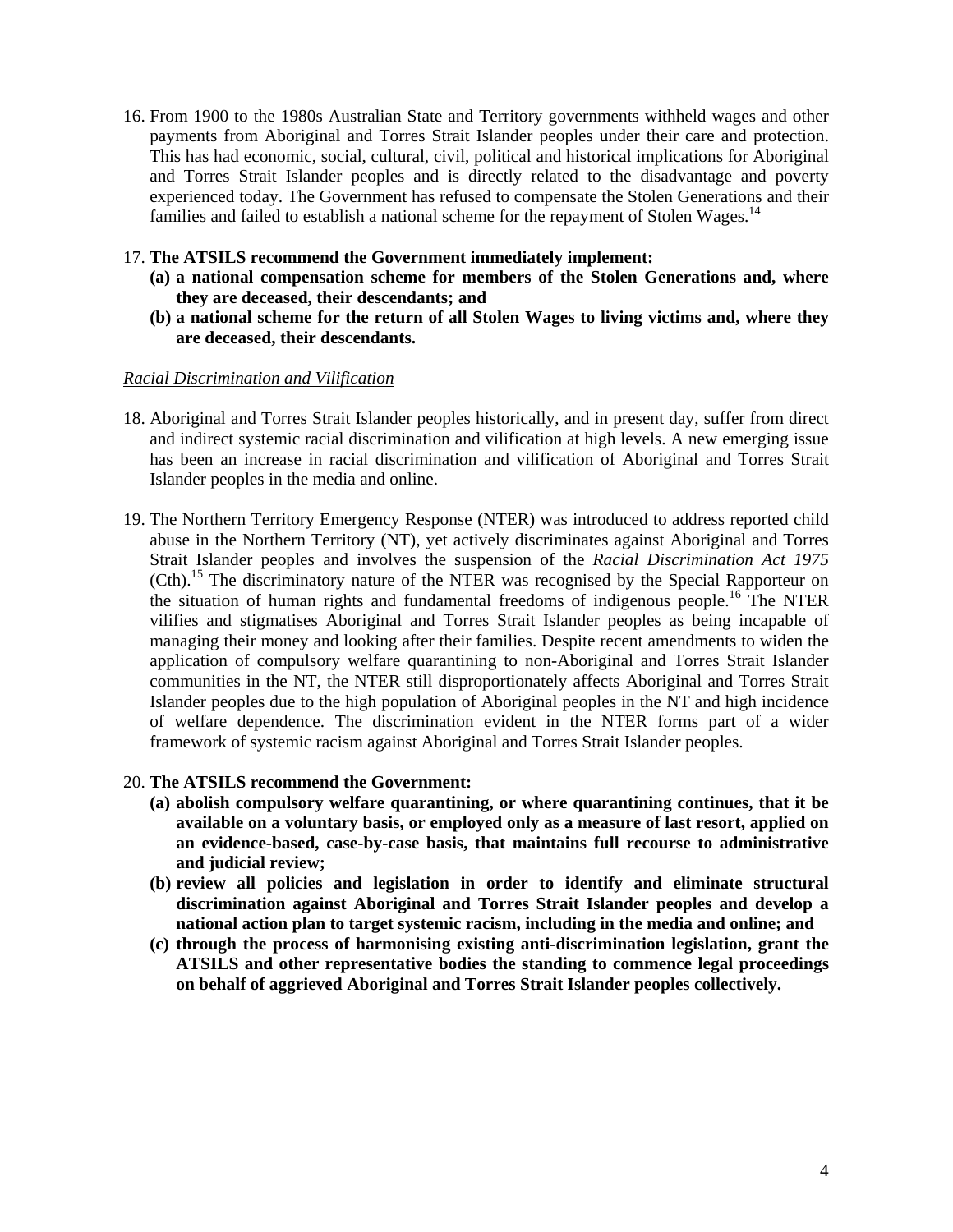## *Child Protection*

21. Aboriginal and Torres Strait Islander children are more than five times more likely to be the subject of child protection substantiations than non-Aboriginal and Torres Strait Islander children,<sup>17</sup> which often leads to juvenile and adult involvement in the criminal justice system.<sup>18</sup> It is widely accepted that there is a close link between child abuse and neglect and the broader issues of poverty, in all indicators of which Aboriginal and Torres Strait Islander peoples rate as the most disadvantaged peoples in Australia.<sup>19</sup>

## 22. **The ATSILS recommend the Government:**

- **(a) implement a holistic approach to child protection incorporating a public health and prevention model to reduce the over-representation of Aboriginal and Torres Strait Islander children in the system and address the underlying causes of child abuse and neglect; and**
- **(b) adhere to the Indigenous Child Placement Principles at all levels of government and provide clarification of the definitions for compliance.**

### *Self-Determination*

- 23. There continues to be a lack of genuine collaboration in effective and meaningful consultation with Aboriginal and Torres Strait Islander peoples.<sup>20</sup>
- 24. **The ATSILS recommend the Government commit to obtaining the free, prior and informed consent of Aboriginal and Torres Strait Islander peoples in the development of policy that directly affects their communities, and to genuine collaboration by developing and implementing a framework for self-determination, outlining consultation protocols, roles and responsibilities and strategies for increasing Aboriginal and Torres Strait Islander participation in all institutions of democratic governance.**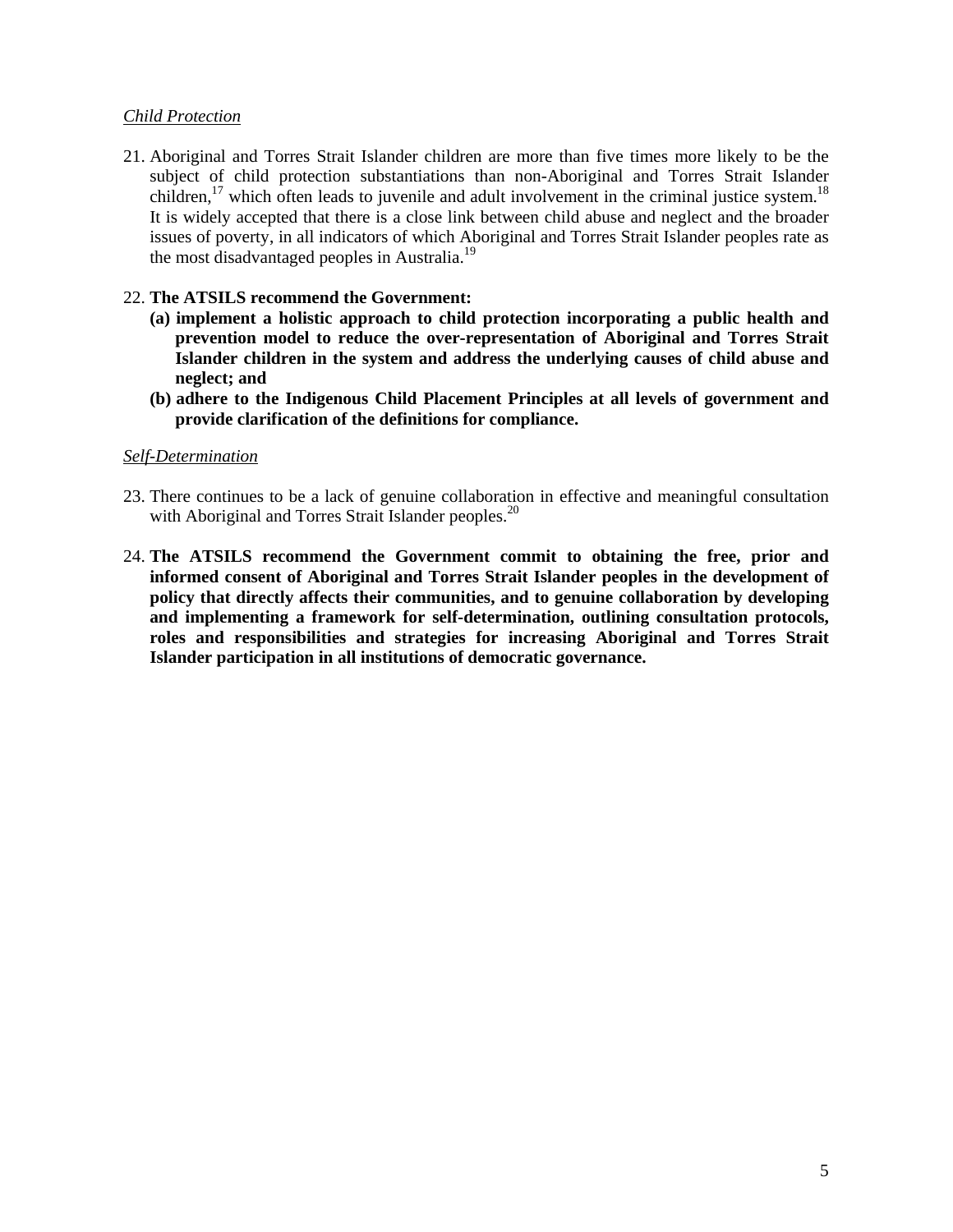# **ATTACHMENT 1 - REFERENCES**

 $\overline{a}$ 

<sup>1</sup> Aboriginal and Torres Strait Islander Legal Service (Qld) Ltd Aboriginal Legal Rights Movement Inc. Aboriginal Legal Service (NSW/ACT) Aboriginal Legal Service of Western Australia (Inc.) Central Australian Aboriginal Legal Aid Service North Australian Aboriginal Justice Agency Victorian Aboriginal Legal Service Co-operative Limited

 $2$  The rate of imprisonment for Aboriginal and Torres Strait Islander adults was 14 times higher than the rate for non-Aboriginal and Torres Strait Islander adults at 30 June 2009 (Australian Bureau of Statistics, *Prisoners in Australia* 2009). Between 2000 and 2008, the Aboriginal and Torres Strait Islander adult imprisonment rate in Australia rose by approximately 40 percent (Australian Bureau of Statistics, *Prisoners in Australia* 2008). Aboriginal and Torres Strait Islander juveniles comprise 54 per cent of all juveniles in detention, despite comprising only 5 per cent of the 10-17 year old age group, and are detained at a rate 26 times higher than that of non-Aboriginal and Torres Strait Islander juveniles (Australian Institute of Criminology, *Australian Crime: Facts and Figures* 2009, 113).

 $3$  The Closing the Gap agenda is the series of targets committed to by the Australian Government in regards to reducing the disproportionate levels of disadvantage faced by Aboriginal and Torres Strait Islander peoples.

<sup>4</sup> Aboriginal and Torres Strait Islander Social Justice Commissioner, Tom Calma explains justice reinvestment as:

a localised criminal justice policy approach that diverts a portion of the funds for imprisonment to local communities where there is a high concentration of offenders. The money that would have been spent on imprisonment is reinvested in programs and services in communities where these issues are most acute in order to address the underlying causes of crime in those communities.

Justice reinvestment still retains prison as a measure for dangerous and serious offenders but actively shifts the culture away from imprisonment and starts providing community wide services that prevent offending. Justice reinvestment is not just about reforming the criminal justice system but trying to prevent people from getting there in the first place.

Justice reinvestment is a model that has as much in common with economics as social policy. Justice reinvestment asks the question: is imprisonment good value for money? The simple answer is that it is not. We are spending ever increasing amounts on imprisonment while at the same time, prisoners are not being rehabilitated, recidivism rates are high and return to prison rates are creating overcrowded prisons (Tom Calma, *Social Justice Report 2009 Aboriginal and Torres Strait Islander Social Justice Commissioner* (2009) 9).

- <sup>5</sup> These issues are of particular importance given that incarcerated peoples' liberties have been taken away and thus the standard of care provided to them must increase. This principle applies to everyone in prison.
- <sup>6</sup> On 27 January 2008, a respected Ngaanyatjarra Aboriginal Elder named Mr Ward (whose first name cannot be used for cultural reasons), was placed in the back of a prison transport van for up to four and half hours while temperatures outside exceeded 40 degrees Celsius. Mr Ward was being transferred from Laverton to Kalgoorlie in remote WAto face a charge of driving under the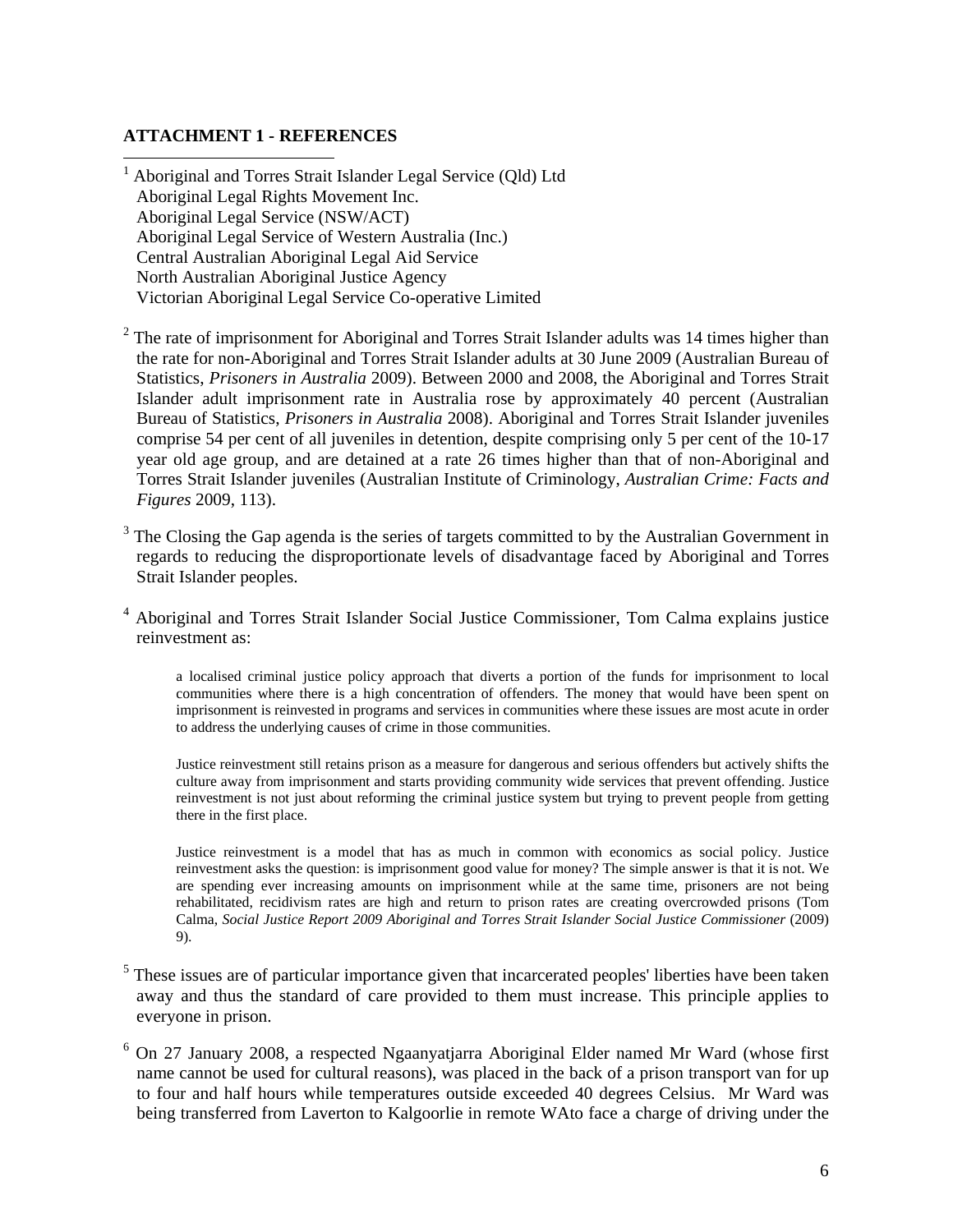influence. Mr Ward was found unconscious in the back of the van, having suffered heat stroke. He subsequently died in hospital. The van's air-conditioning system was faulty. A coronial inquest into Mr Ward's death revealed systemic failings which contributed to the death. These included over policing, denial of bail, inhumane prisoner transport, lack of training of justices of the peace, police and private contractor staff, lack of governmental supervision of contractual duties and inadequate funding. Findings were delivered in June 2009, where the WA Coroner found that articles 7 and 10 of the International Covenant on Civil and Political Rights had been breached.

 $\overline{a}$ 

7 Except for in very limited circumstances, the ATSILS are not funded to provide legal advice and representation to defendants of Domestic Violence Orders or Apprehended Violence orders. Where there is some correlation to present criminal matter/s, or where the breach of an order has resulted in criminal charges, the ATSILS can provide some advice and assistance to Aboriginal and Torres Strait Islander defendants. However, while the ATSILS' criminal sections can assist Aboriginal and Torres Strait Islander defendants in relation to criminal charges stemming from the breach of an order, they are largely unable to provide services in relation to defending orders at the initial point of application, or as a general rule, in relation to applications for variations of orders. Domestic Violence Order and Apprehended Violence Order matters can be quite complicated, especially when they involve issues of property, children, leases and the like in addition to the language, cultural and educational barriers faced by Aboriginal and Torres Strait Islander peoples. Providing an adequate service to Aboriginal and Torres Strait Islander defendants would require the provision of significant additional resources to the ATSILS. In urban areas it would require both an advice and duty service, and in remote areas it would require dedicated lawyers, support staff and a sufficient budget so as to enable travel to all remote courts.

<sup>8</sup> Aboriginal and Torres Strait Islander women are 35 times more likely than non-Aboriginal and Torres Strait Islander women to be hospitalised due to family violence related assaults (Steering Committee for the Review of Government Service Provision, Parliament of Australia, *Overcoming Indigenous Disadvantage: Key Indicators 2009* Overview, 24).

<sup>9</sup> FVPLS are crucial in terms of access to justice due to the fact that the conflict of interest policies to which the ATSILS are bound, often restrict their ability to assist Aboriginal and Torres Strait Islander peoples in family violence matters. These conflict of interest policies often mean that the ATSILS cannot act for either party in a matter between Aboriginal or Torres Strait Islander peoples, cannot represent victims of family violence if they have already represented the perpetrator in the past, and that they are required to give priority to defending criminal cases over other matters. Given that Aboriginal and Torres Strait Islander women often need legal assistance in relation to matters of family violence and family law, and that such disputes often involve other Aboriginal and Torres Strait Islander people, it is easy to see how the FVPLS are often the only legal assistance option available to Aboriginal and Torres Strait Islander women experiencing family violence issues. It should be noted however that some of the ATSILS, such as the Northern Australian Aboriginal Justice Association (NAAJA) for example, are able to provide legal advice to significant numbers of female victims of crime through the implementation of an information barrier or 'Chinese wall' between its Civil and Criminal sections. In fact, until recently NAAJA was the only service providing this assistance to women in most of the remote communities in its service area.

 $10$  In 2003 the gap between existing funding and the funding needed for ATSILS to keep their services at the same level of mainstream services was in the vicinity of twenty-three million dollars (ATSIC Office of Evaluation & Audit, *Evaluation of the Legal and Preventative Services Program* (2003). In 2008, the Aboriginal Legal Rights Movement (ALRM) lodged a formal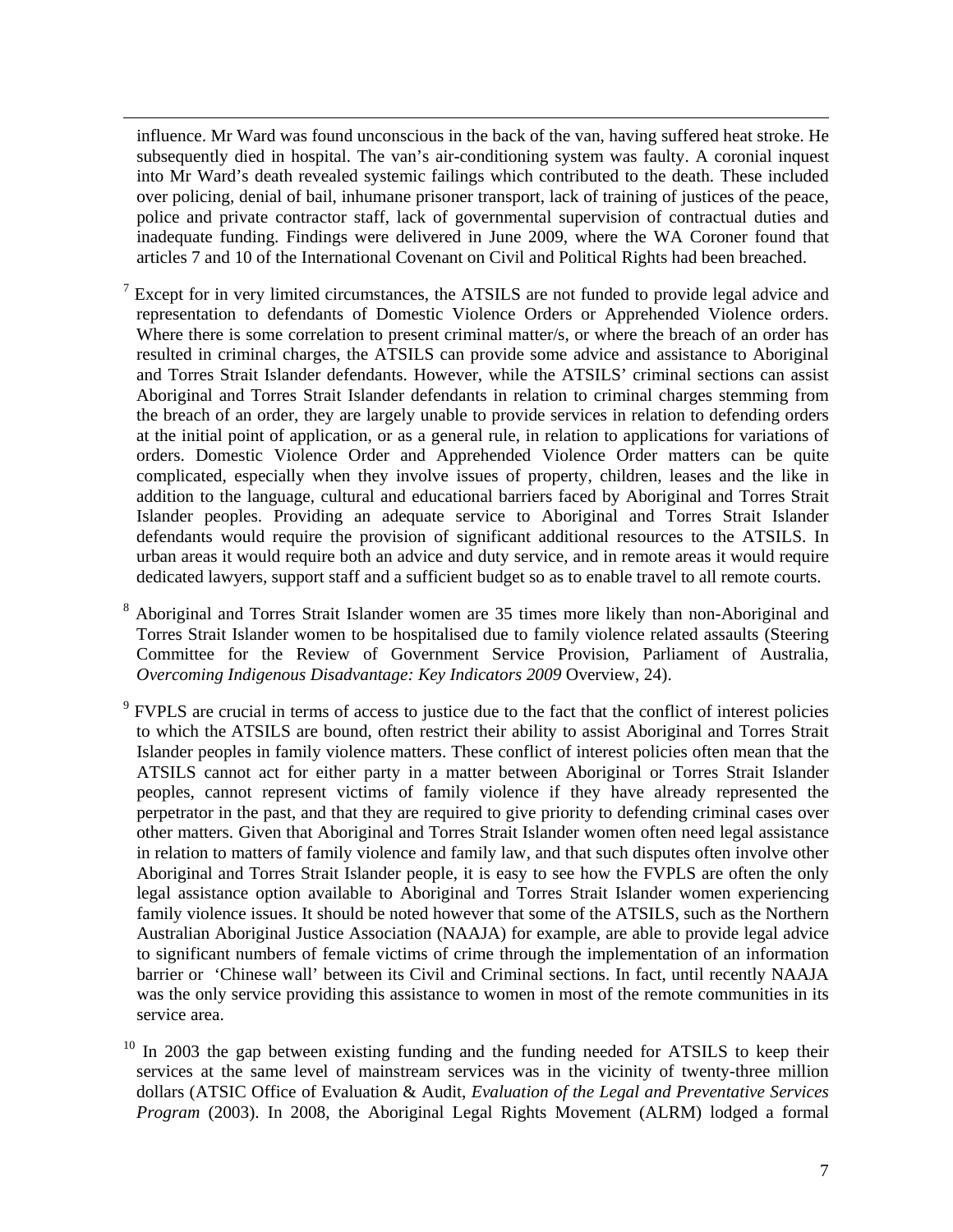complaint to the United Nations about the treatment of Aboriginal and Torres Strait Islander peoples. At this time, ALRM Chairperson Frank Lampard reported that "Aboriginal Legal Aid has been static for more than a decade, meaning it has fallen by about 40 per cent in real terms" and that this shortfall constitutes "discrimination because mainstream legal aid has increased by 120 per cent in the same time" (ABC News, *Indigenous rights complaint lodged with UN* (2008) ABC News *<*www.abc.net.au/news/stories/2008/09/16/2366190.htm?section=australia> at 25 June 2010). The formal complaint concludes:

 $\overline{a}$ 

It is our submission that the Special Rapporteur should make the Australian Government aware of its obligations to Indigenous Australians. Repeated requests to the Government for additional funding to support our programs for the benefit of the Aboriginal people over at least the last 8 years have been denied, and all avenues for our complaints have been exhausted within Australia. We wish for the Government to be made to respond formally to our complaint, and thus to be held accountable for its lack of spending on Aboriginal legal aid to Aboriginal people (Aboriginal Legal Rights Movement letter to the Special Rapporteur on the Human Rights of Indigenous Peoples re Complaint Regarding the Discriminatory Underfunding of the Aboriginal Legal Rights Movement in Australia, 20 June 2008).

Since 2003, the demand for the ATSILS' services has increased as has the cost of providing those services. Despite recent one-off budgetary increases, and in contrast to increases in funding for mainstream legal aid services and departments of public prosecutions, the ATSILS have not received any meaningful increase in funding since this time. Thus, the situation has significantly worsened since 2003 and the funding gap between the ATSILS and mainstream legal aid services has no doubt further widened.

- <sup>11</sup> See for example the ICCPR article  $14(3)(a)(b)$  and (f) which provide that in criminal cases all should "… be informed promptly and in detail, in a language which he understands of the nature and cause of the charge against him", be able to communicate with counsel in the preparation of one's defence and "have the free assistance of an interpreter if he cannot understand the language used in court." Also see the UDHR articles 7 and 10, the CERD article 5(a), the ICCPR article 9 (2), the CRC articles  $2(1)$ ,  $9(2)$ ,  $12$ ,  $40(b)(vi)$  and the UNDRIP article 13.
- <sup>12</sup> Only a handful of Aboriginal and Torres Strait Islander interpreter services exist, including the Kimberley Interpreting Service in Western Australia and the Aboriginal Interpreter Service in the Northern Territory. These services receive funding from several government bodies yet are so poorly resourced that they are unable to service all courts and locations in their respective jurisdictions. The ATSILS often find it difficult and sometimes impossible to access an appropriate Aboriginal or Torres Strait Islander interpreter.
- $<sup>13</sup>$  There is significant evidence that Aboriginal and Torres Strait Islander peoples who cannot speak</sup> English are being denied the right to a fair trial. Numerous examples of this can be found in Australian case law. For example in *Frank v Police* (2007) SASC 288, the Supreme Court of South Australia overturned an earlier sentence against a 27-year old Aboriginal man from the Anangu, Pitjantjatjara and Yankunytjatjara Lands on the basis that repeated failures to provide the man with a qualified interpreter meant that he had not received a fair hearing. Also, in *Ebatarinja v Deland* (1998) HCA 62 the accused was facing a committal hearing in the High Court of Australia in relation to a charge of murder. He was a deaf mute Aboriginal man from Central Australia who was not capable of understanding committal proceedings and was unable to communicate with lawyers. The High Court held that as the defendant was not capable of understanding the proceedings, the Court had no power to continue with the committal proceedings and the murder charge was permanently stayed. Further, in *R v Willie* (1885) 7 QLJ (NC) N108, Cooper J is reported to have ordered four Aboriginal prisoners to be discharged on a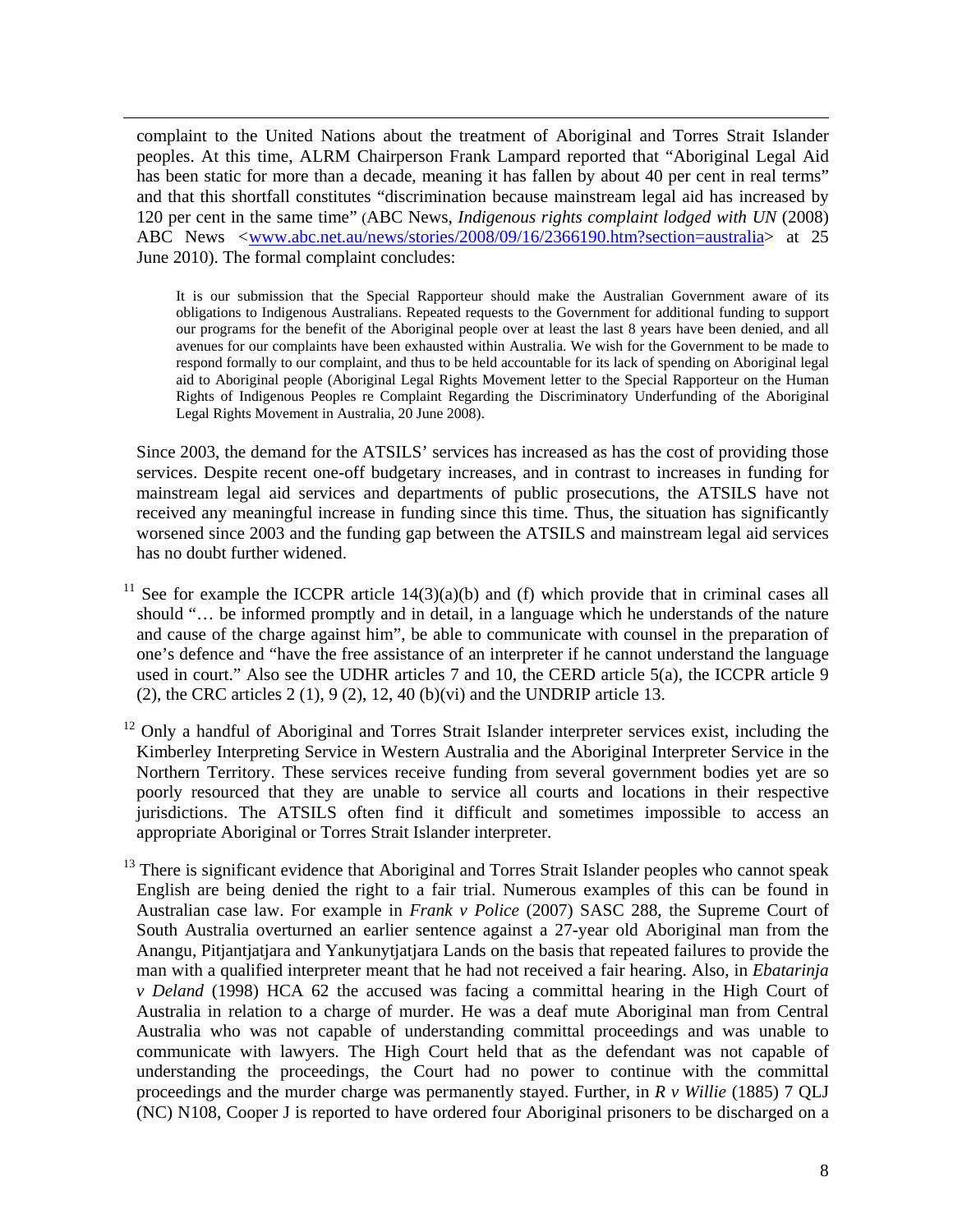charge of murder when no interpreter could be found competent to communicate the charge to them.

 $\overline{a}$ 

In addition to interpreters in spoken Aboriginal and Torres Strait Island languages, there is also a significant need for interpreters for Aboriginal and Torres Strait Islander peoples with hearing loss whose first language is not English. Aboriginal and Torres Strait Islander peoples suffer ear diseases and hearing loss at a rate 10 times higher than non-Aboriginal and Torres Strait Islander peoples in Australia, and arguably at the highest rate of any peoples in the world. This high rate of hearing loss in combination with the over-representation of Aboriginal and Torres Strait Islander peoples in the criminal justice system means that there is a high incidence of Aboriginal and Torres Strait Islander peoples moving through the criminal justice system experiencing communication difficulties because of hearing loss. This has lead to serious miscarriages of justice and violations of the right of Aboriginal and Torres Strait Islander peoples to a fair trial. For example, in February 2010 Tristan Ray, Manager of The Central Australian Youth Link Up Service, gave the following evidence to the Senate Community Affairs References Committee in its Inquiry into Hearing Health in Australia:

One audiologist talked to me about dealing with a client who had recently been convicted of first-degree murder and had been through the whole criminal justice process. That had happened and then she was able to diagnose him as clinically deaf. He had been through the whole process saying, 'Good' and 'Yes'—those were his two words—and that process had not picked him up. Given the very high rates of hearing loss, you have to wonder about people's participation in the criminal justice system as being fair and just if in cases like that people simply are not hearing or understanding what is going on (Evidence to Senate Community Affairs References Committee, Parliament of Australia, Alice Springs, 18 February 2010, 1 [Tristan Ray] ).

In conjunction with addressing the lack of interpreters for Aboriginal and Torres Strait Islander peoples with hearing loss, the Australian Government should also look at addressing the high rate of ear disease and hearing loss that is at the root of the problem.

<sup>14</sup> Despite election promises and a formal National Apology, a national compensation scheme for members of the Stolen Generations was ruled out by the current Government in 2008. Some schemes exist however, including an official Stolen Generations compensation scheme in Tasmania, more general compensation schemes for both Aboriginal and Torres Strait Islander and non-Aboriginal and Torres Strait Islander children who suffered harm while in state care in Queensland and Western Australia, and specific Stolen Wages repayment schemes in Queensland and New South Wales. These schemes however, require documented evidence of suffering or withheld wages, which can often be lost or very difficult to locate, usually only take applications for a limited amount of time, do not always allow compensation to be paid to descendants of deceased victims, and pay only a limited amount of compensation that does not necessarily reflect the true harm that was inflicted or comparative loss suffered in terms of wages. Also, Aboriginal and Torres Strait Islander peoples in remote communities are not always aware of the existence of these schemes and they can be difficult to access for Aboriginal and Torres Strait Islander peoples.

15 An independent review of consultations regarding the NTER found that:

[t]he NTER is constituted by a comprehensive suite of measures of extraordinary scope and gravity that impact on almost every aspect of the lives of Aboriginal and Torres Strait Islander peoples in the Northern Territory. The measures range from those that impact on Aboriginal and Torres Strait Islander peoples individually, including income quarantining, liquor restrictions and interaction with the criminal justice system, to control of Aboriginal and Torres Strait Islander organisations, assets and land by Government employees, and the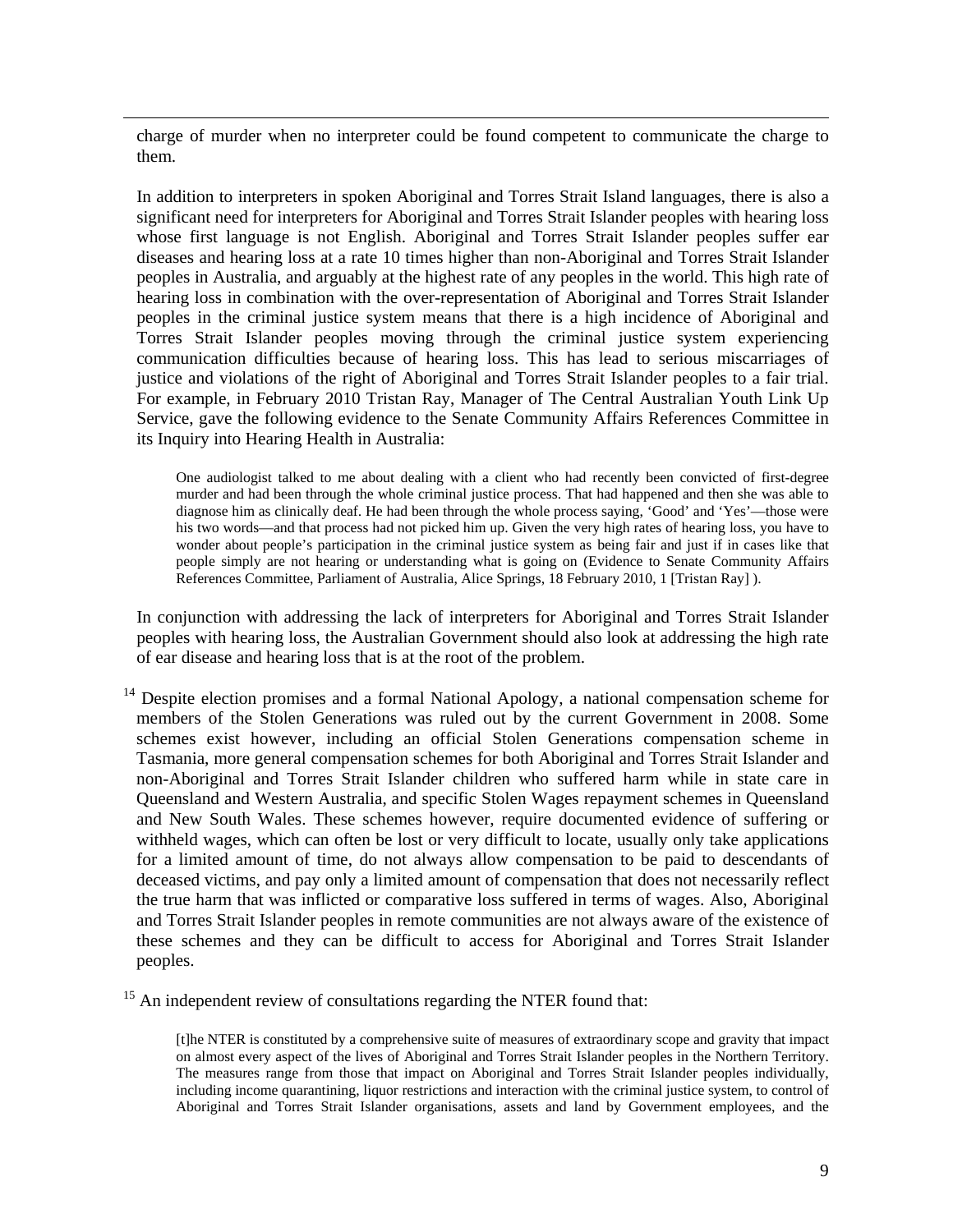undermining of land rights and the rights of traditional owners (Alastair Nicholson, Larissa Behrendt, Alison Vivian, Nicole Watson and Michele Harris, *Will they be heard – A response to the NTER Consultations June to August 2009* (2009) 12).

 $\overline{a}$ 

The NTER is a clear example of racial discrimination, and violates the rights of Aboriginal and Torres Strait Islander peoples to be free from racial discrimination, collective self-determination, social security, freedom, dignity, individual autonomy in regards to family and other matters, privacy, due process, land tenure and property, and cultural integrity which are fundamental human rights guaranteed in numerous international human rights instruments to which Australia is a party.

Despite recent amendments to the NTER designed to allow for the reinstatement of the *Racial Discrimination Act 1975* they do not go far enough so as to allow for the full reinstatement of the Act. There are a range of NTER measures that will continue to remain immune from challenge under the *Act* in spite of the Government's amendments. These include, compulsory five-year leases of Aboriginal and Torres Strait Islander land, the retention of unreasonable Business Management Area powers, the creation of a public right of access to Aboriginal and Torres Strait Islander land, and the retention of the Australian Crime Commission's additional powers.

- <sup>16</sup> James Anaya The Special Rapporteur on the situation of human rights and fundamental freedoms of indigenous people, *The Situation of Indigenous Peoples in Australia*, Human Rights Council,  $15^{th}$  sess, UN Doc A/HRC/15/ (2010).
- <sup>17</sup> Kelly Richards, 'Juveniles Contact with the Criminal Justice System in Australia', AIC Monitoring Reports 07, 2009, 19. In Queensland for example, Aboriginal and Torres Strait Islander children comprise only 6.3 per cent of the child population yet comprise 31.5 per cent of all children in the child protection system. This over-representation continues to increase.
- 18 Brenda Bailey, *Special Commission of Inquiry into Child Protection Services in NSW* (2008) 2-3; Anna Stewart, *Transitions and Turning Points: Examining the Links Between Child Maltreatment and Juvenile Offending* (2005) Office of Crime Statistics and Research <www.ocsar.sa.gov.au/docs/other\_publications/papers/AS.pdf> at 24 May 2010. Stewart found that in Queensland 54 per cent of Aboriginal and Torres Strait Islander males, and 29 per cent of Aboriginal and Torres Strait Islander females, involved in the child protection system go on to criminally offend.

<sup>19</sup> Approximately 40 per cent of Aboriginal and Torres Strait Islander peoples living in major cities, outer regional, remote and very remote areas of Australia live below the poverty line and this rate increases to over 50 per cent in inner regional areas (B. Hunter, *Assessing the evidence on Indigenous socioeconomic outcomes: A focus on the 2002 NATSISS* (2006) 100). The Steering Committee for the Review of Government Service Provision in its *Overcoming Indigenous Disadvantage: Key Indicators 2009 Overview* found that:

- The life expectancy of Aboriginal and Torres Strait Islander peoples is currently 12 years less for males and 10 years less for females than non-Aboriginal and Torres Strait Islander males and females (p.13).
- The infant mortality rate is between two to three times higher for Aboriginal and Torres Strait Islander infants than non-Aboriginal and Torres Strait Islander infants and the child mortality rate is between two to four times higher for Aboriginal and Torres Strait Islander children than non-Aboriginal and Torres Strait Islander children (p.14).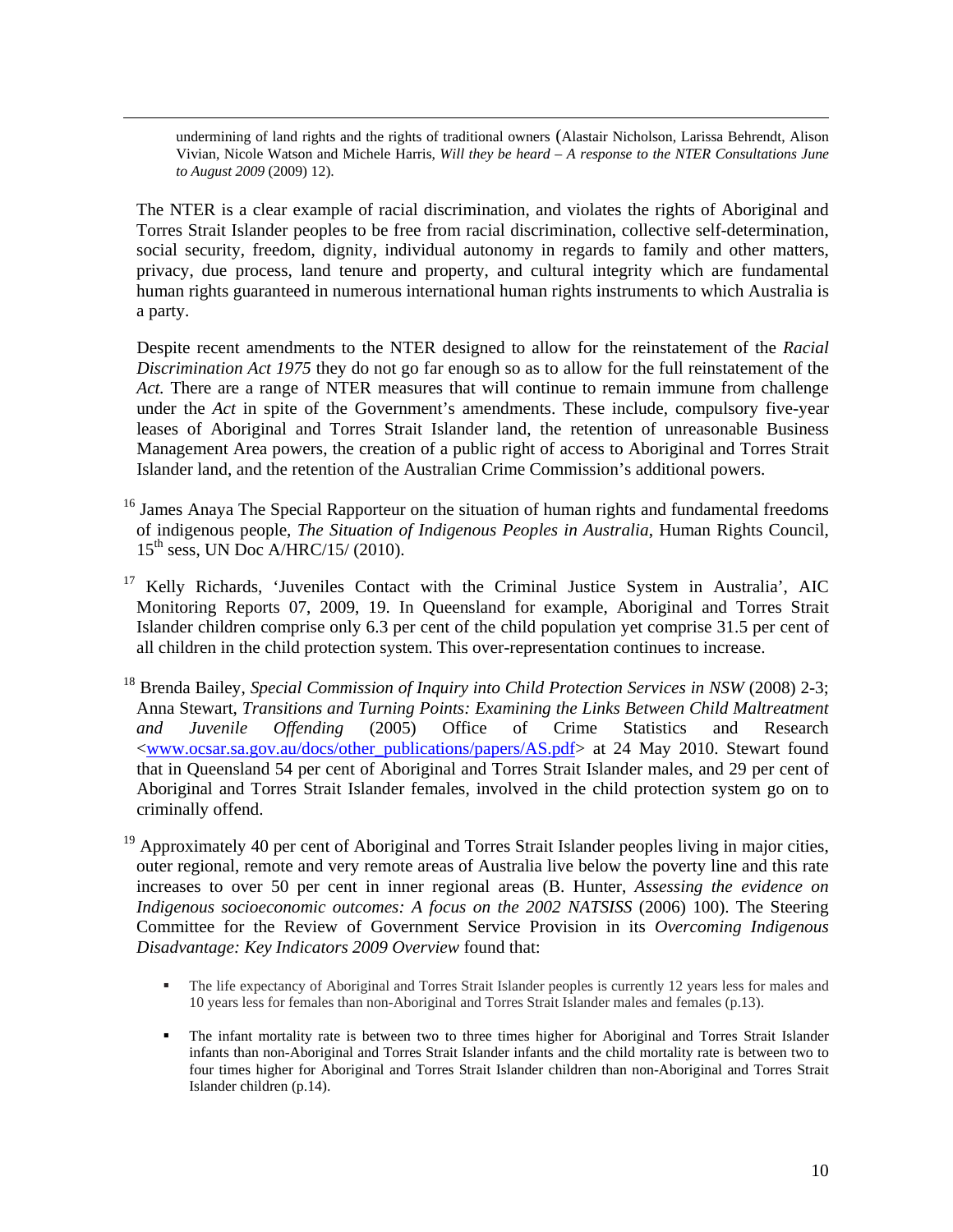- The rate of hospitalisation of children under the age of five for potentially preventable diseases and injuries is twice as high for Aboriginal and Torres Strait Islander children than non-Aboriginal and Torres Strait Islander children (p.30).
- The death rate from external causes and preventable diseases for children aged less than five years is two to five times as high for Aboriginal and Torres Strait Islander children than non-Aboriginal and Torres Strait Islander children (p.30).
- The adult Aboriginal and Torres Strait Islander hospitalisation rate for potentially preventable chronic conditions is six times higher than the rate for non-Aboriginal and Torres Strait Islander adults (p.38).
- Aboriginal and Torres Strait Islander men and women are five and four times as likely as non-Aboriginal and Torres Strait Islander men and women to die from avoidable causes (p.39).
- Aboriginal and Torres Strait Islander peoples are five times as likely to die from heart attack, twice as likely to die from cancer, 18 times as likely to die from diabetes, and twice as likely to die from suicide as non-Aboriginal and Torres Strait Islander people (p.39).
- Aboriginal and Torres Strait Islander peoples have higher treatment rates for mental health issues in community clinics, residential care facilities and hospitals compared with non-Aboriginal and Torres Strait Islander people (p.41).
- Aboriginal and Torres Strait Islander females and males are 35 and 21 times as likely to be hospitalised due to family violence related assaults as non-Aboriginal and Torres Strait Islander females and males (p.24).
- 47 per cent of Aboriginal and Torres Strait Islander students stay at secondary school until their final year compared to 76 per cent of non-Aboriginal and Torres Strait Islander students (p.18).
- Aboriginal and Torres Strait Islander peoples aged 20–24 years attend university at about one-fifth the rate of non-Aboriginal and Torres Strait Islander people and attend Technical and Further Education facilities at two-thirds the rate of non-Aboriginal and Torres Strait Islander people (p.20).
- Unemployment is over three times higher for Aboriginal and Torres Strait Islander peoples than for non-Aboriginal and Torres Strait Islander people (p.19).
- The average income of Aboriginal and Torres Strait Islander households is only 65 per cent of the average income of non-Aboriginal and Torre Strait Islander households (p.22).
- Aboriginal and Torres Strait Islander peoples are five times more likely to live in overcrowded households than non-Aboriginal and Torres Strait Islander people (p.49).

 $\overline{a}$ 

 $20$  In 2009 the Australian Government conducted a process of consultation with Aboriginal and Torres Strait Islander communities in the Northern Territory in relation to the implementation of measures to amend the racially discriminatory NTER. Following the consultations the Government declared that the consultations revealed that Aboriginal and Torres Strait Islander communities in the Northern Territory were mostly in favour of the Government's proposed amendments, including the retainment of welfare quarantining. However, an independent review of the Australian Government's public consultation process found that the process was fundamentally flawed and that it could not be relied upon as evidence of the consent of Aboriginal and Torres Strait Islander peoples in the Northern Territory to the 'special measures' related to the NTER. The review found that the NTER consultations took place on plans and decisions already made by the Australian Government, lacked Aboriginal and Torres Strait Islander involvement in the design of the consultation process, did not adequately utilise interpreters, did not provide Aboriginal and Torres Strait Islander communities with sufficient notice which meant that all relevant stakeholders were not able to attend, did not properly explain the full range of amended NTER measures, and failed to explain complex legal concepts including the meaning of 'special